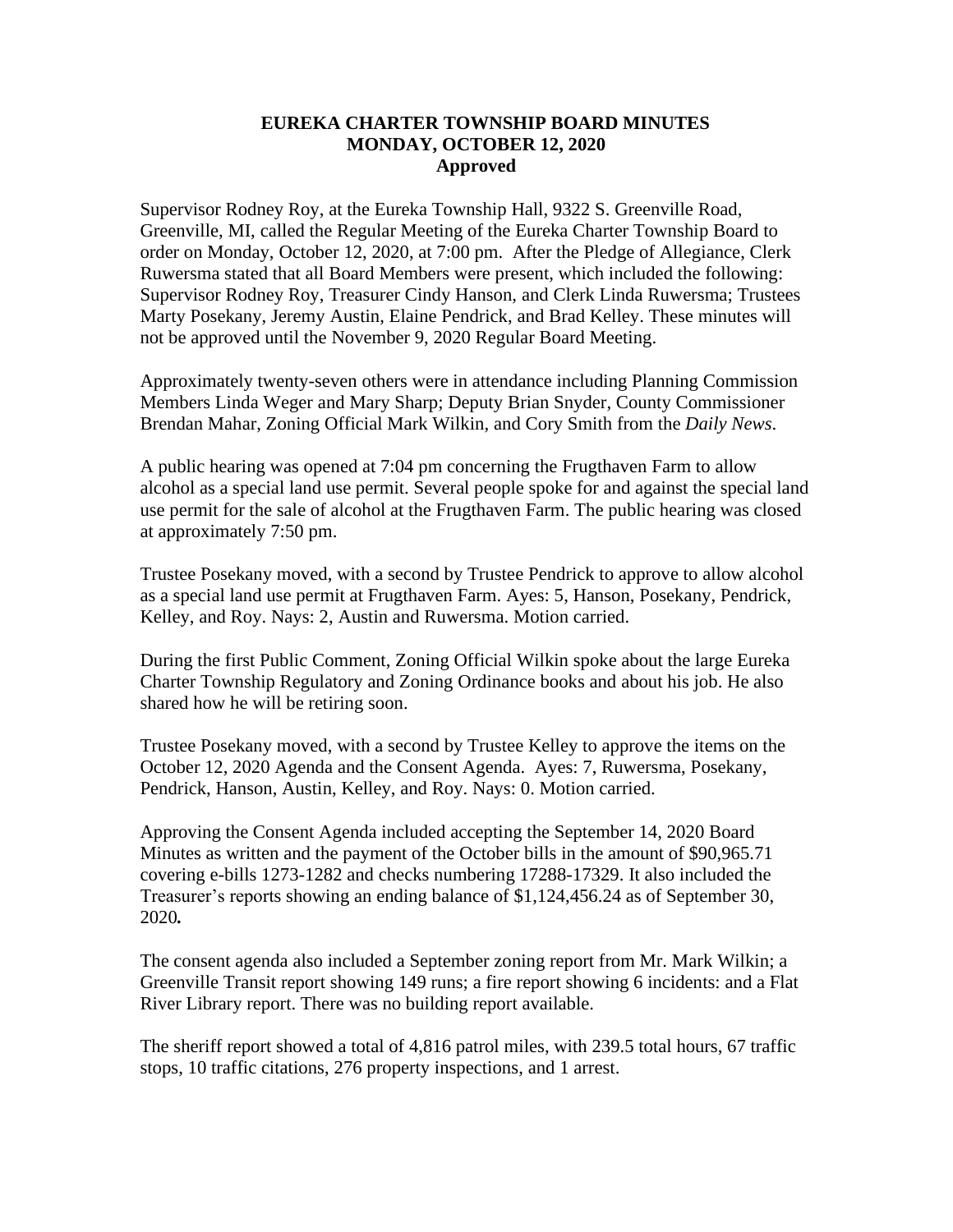Last month it was brought to the Board's attention that Montcalm County has created an Interlocal Agreement for a County Designated Assessor that needs to be on file with Montcalm County before December 31, 2020. Supervisor Roy attended the October 7, 2020 meeting and reported back to the Board that Charles Zemla was the only applicant for the job. It will cost each municipality \$250.00 per year, and other fees may also be charged. Mr. Zemla would be on a retainer for five years. A majority of the municipalities must agree to this. If the County does not designate an assessor for this position, the State will take over the duties.

The next Montcalm Townships Association Meeting/Dinner being hosted by Belvidere and Cato Townships scheduled for October 20, 2020, has been canceled.

Supervisor Roy stated that no resumes have been received as of yet for a new Zoning Official for Eureka Charter Township. He also stated that Consumers Energy is replacing the old street lights with LED lights as they burn out.

Supervisor Roy informed the Board that the Township received a check for \$1,000.00 from the insurance company for the downed tree claim in the cemetery. He also stated we received \$269.00 from Greenville Steel Sales for the metal collected at the September 12, 2020 Clean Up Day.

At approximately 8:25 pm, Supervisor Roy opened the Public Hearing concerning a Class C license for the proposed The Black Lab Taproom and Eatery. After some discussion, the public hearing was closed at approximately 8:35 pm.

Trustee Posekany then moved, with a second by Trustee Pendrick to approve Class C license for The Black Lab Taproom and Eatery proposed to be built at 6090 S. Greenville Road, Greenville, in the spring of 2021. Ayes: 5, Hanson, Posekany, Pendrick, Kelley, and Roy. Nays: 2, Austin and Ruwersma. Motion carried.

Trustee Kelley moved, with a second by Treasurer Hanson to approve a Special Land Use Permit for Frugthaven Farm to use the center portion of the main market as a fresh market under Ordinance 79, Chapter 8 Commercial Districts, Section 8.3 Permitted and Special Land Uses, Items 4, 5, and 6 in an OSC-2 District; and for Pink + Frillos under Ordinance 79, Chapter 8 Commercial Districts, Section 8.3 Permitted and Special Land Uses, Items 35 and 36 General and Specialty and Personal Services in an OSC-2 District. Motion carried.

At approximately 8:45 pm, Supervisor Roy opened the Public Hearing concerning the 2021 Proposed Budget. After some discussion, the public hearing was closed at approximately 8:52 pm.

Trustee Austin then moved, with a second by Trustee Kelley to approve the Proposed Budget for 2021 as printed with proposed revenue of \$927,201.32 and projected total expenses of \$927,200.00. Ayes: 7, Ruwersma, Austin, Hanson, Posekany, Pendrick, Kelley, and Roy. Nays: 0. Motion carried.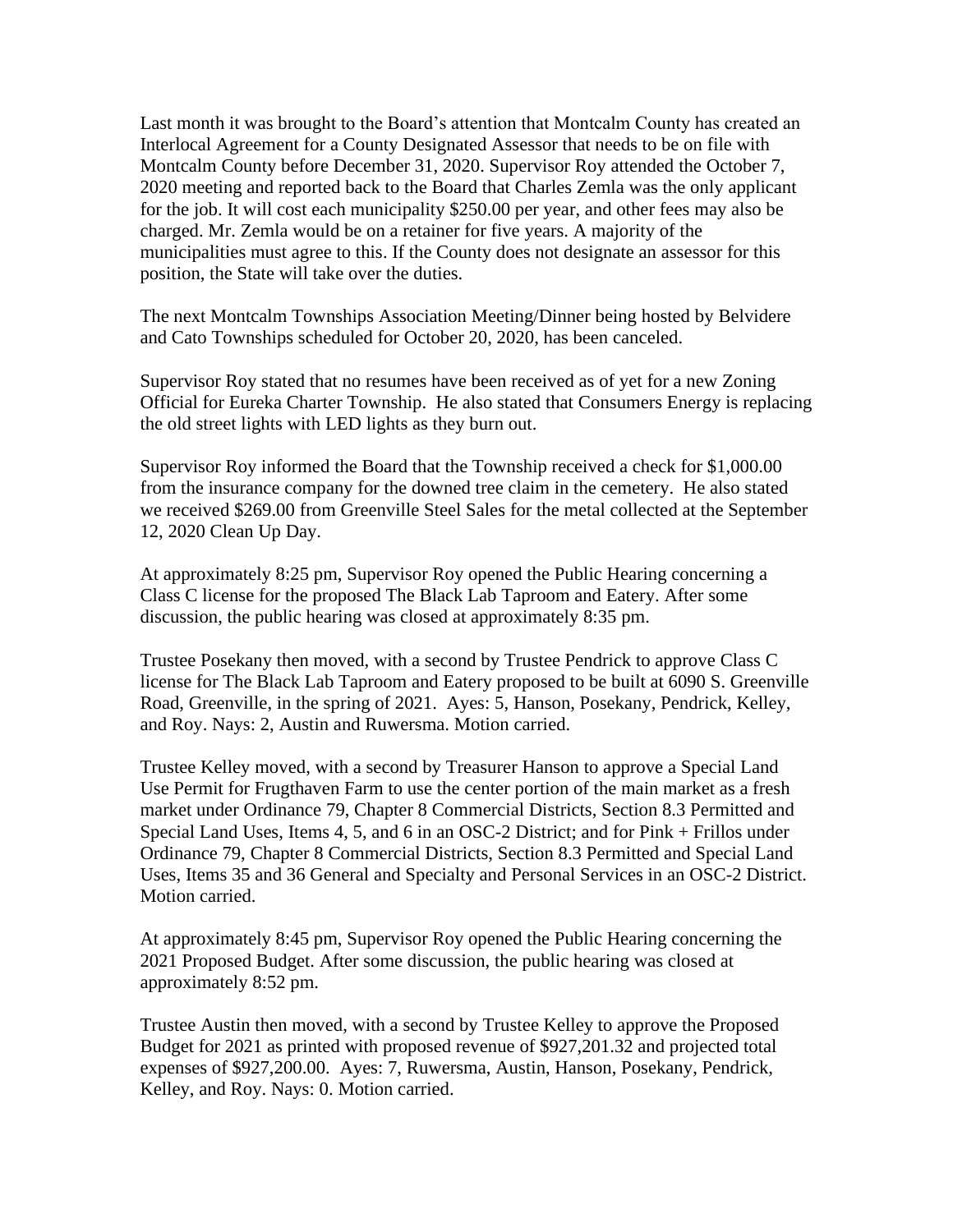Trustee Posekany moved, with a second by Trustee Pendrick to approve wording for zoning amendment to Zoning Ordinance 79, Chapter 11 Special Land Uses, Section 11.4 Specific Standards for Special Land Uses, adding *W. General Requirements for Drive-Thru Establishments*, (and the twelve associated requirements). Motion carried.

Trustee Posekany moved, with a second by Treasurer Hanson to approve wording for zoning amendment to Zoning Ordinance 79, Chapter 14 Landscaping and Screening, Section 14.5 Additional Landscaping and Screening, adding the following: *D. The parking and maneuvering areas of any drive-thru site shall be fenced and screened from the view of any abutting Residential District or use by a decorative fence or wall, or a landscaped equivalent. E. Outdoor speakers a drive-thru facility shall be located in a way that minimizes sound transmission toward adjacent property.* Motion carried.

Trustee Posekany moved, with a second by Trustee Pendrick to approve wording for zoning amendment to Zoning Ordinance 79, Chapter 8 Commercial Districts, Section 8.3 Permitted and Special Land, Item #32 Bar, lounge and pub not including adult entertainment, adding "*S*" for Special Land Use under OSC-2. Motion carried.

Last month Supervisor Roy received quotes for better lighting in the men's restroom from G&D Electric for \$600.00 and also from JZ Electric for \$734.00. There was a misunderstanding and the quote was for both the men's and woman's bathrooms. After some discussion Clerk Ruwersma moved, with a second by Treasurer Hanson to accept the bid from G&D Electric for \$600.00. Ayes: 7, Ruwersma, Austin, Hanson, Posekany, Pendrick, Kelley, and Roy. Nays: 0. Motion carried

After some discussion, it was decided to not have a Eureka Charter Township Christmas Party this year due to Covid restrictions.

After Supervisor Roy announced the resignation of Cindy Lillie from recording secretary of the Planning Commission, Trustee Posekany moved, with a second by Trustee Austin to accept Cindy Lillie's resignation from Planning Commission recording secretary which was effective September 30, 2020. Motion carried.

Clerk Ruwersma moved, with a second by Trustee Posekany to appoint Deb Homant as the new Planning Commission Recording Secretary effective tonight. Motion carried.

After Supervisor Roy announced the resignation of Wes Ruwersma from his positions on the Board of Review and the Zoning Board of Appeals, Trustee Posekany moved, with a second by Trustee Pendrick to accept Wes Ruwersma's resignation from the BOR and ZBA effective October 12, 2020. Motion carried.

Trustee Posekany moved, with a second by Trustee Kelley to appoint Lee Gilman as the new Zoning Board of Appeals Member finishing the term of Wes Ruwersma which expires December 31, 2021. Motion carried. A Board of Review member does not need to be appointed at this time.